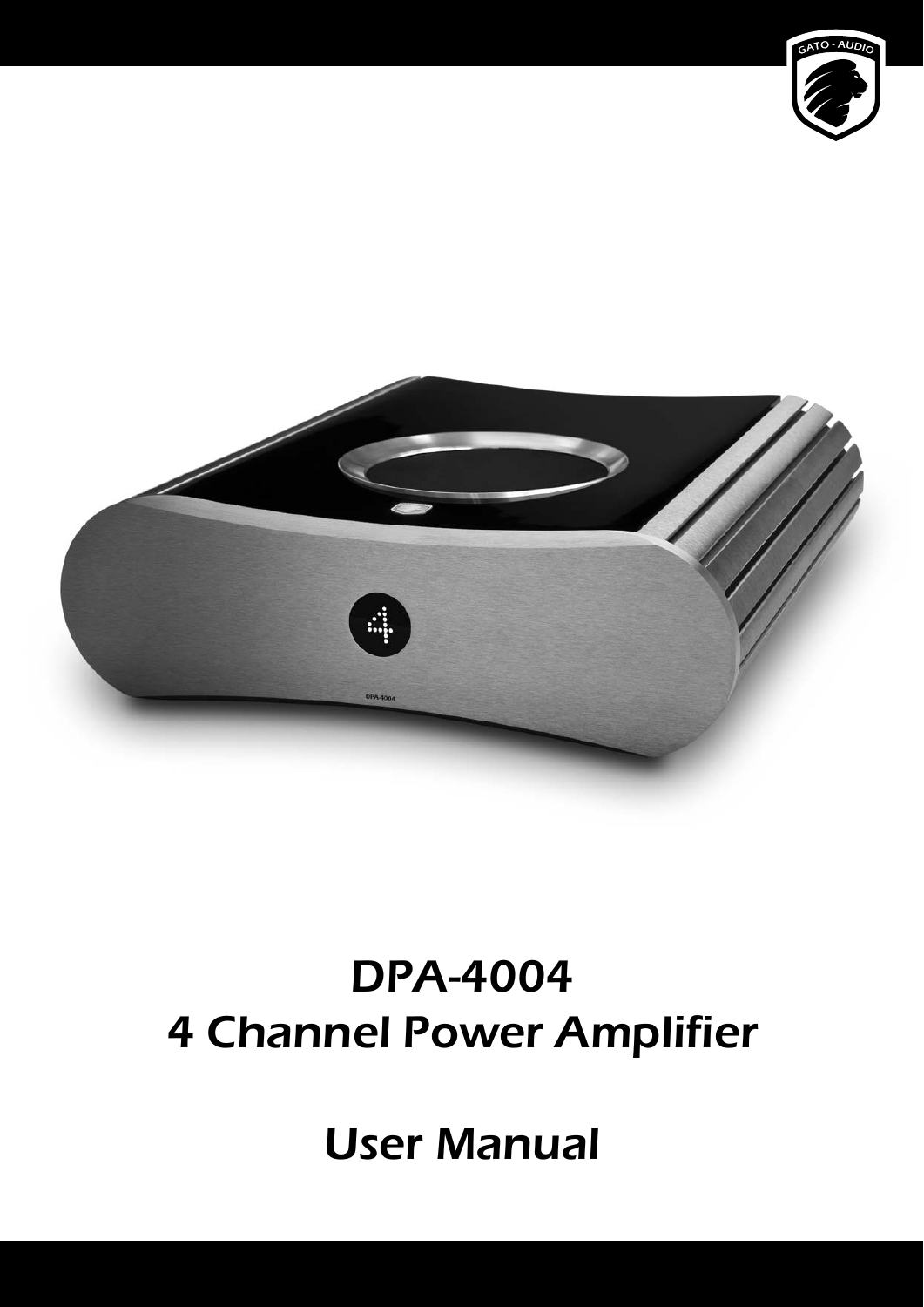# **Contents**

| Don't be a stranger <b>contract to the contract of the contract of the contract of the contract of the contract of the contract of the contract of the contract of the contract of the contract of the contract of the contract </b> | 3                       |
|--------------------------------------------------------------------------------------------------------------------------------------------------------------------------------------------------------------------------------------|-------------------------|
| Package contents <b>contents and contents and contents and content</b> and content and contents are contents and contents are contents and contents are contents and contents are contents and contents are contents and contents a  | $\overline{\mathbf{3}}$ |
| <b>Safety first!</b>                                                                                                                                                                                                                 | 4                       |
| About the amplifier <b>the emplifier and the contract of the contract of the contract of the contract of the contract of the contract of the contract of the contract of the contract of the contract of the contract of the con</b> | 5                       |
| Setting up your amplifier                                                                                                                                                                                                            | 6                       |
|                                                                                                                                                                                                                                      |                         |
| Overview                                                                                                                                                                                                                             | 6                       |
|                                                                                                                                                                                                                                      |                         |
|                                                                                                                                                                                                                                      |                         |
|                                                                                                                                                                                                                                      |                         |
|                                                                                                                                                                                                                                      | . 7.                    |
|                                                                                                                                                                                                                                      |                         |
| Protection warnings                                                                                                                                                                                                                  |                         |
| <b>Configuration</b>                                                                                                                                                                                                                 |                         |
| Single ended and bridge configuration entertainment and a state of the state of the state of the state of the state of the state of the state of the state of the state of the state of the state of the state of the state of       | 8                       |
| Gain setting                                                                                                                                                                                                                         | 9                       |
| <b>Make it last!</b>                                                                                                                                                                                                                 | 10                      |
| If all else fails                                                                                                                                                                                                                    | 10                      |
|                                                                                                                                                                                                                                      | 11                      |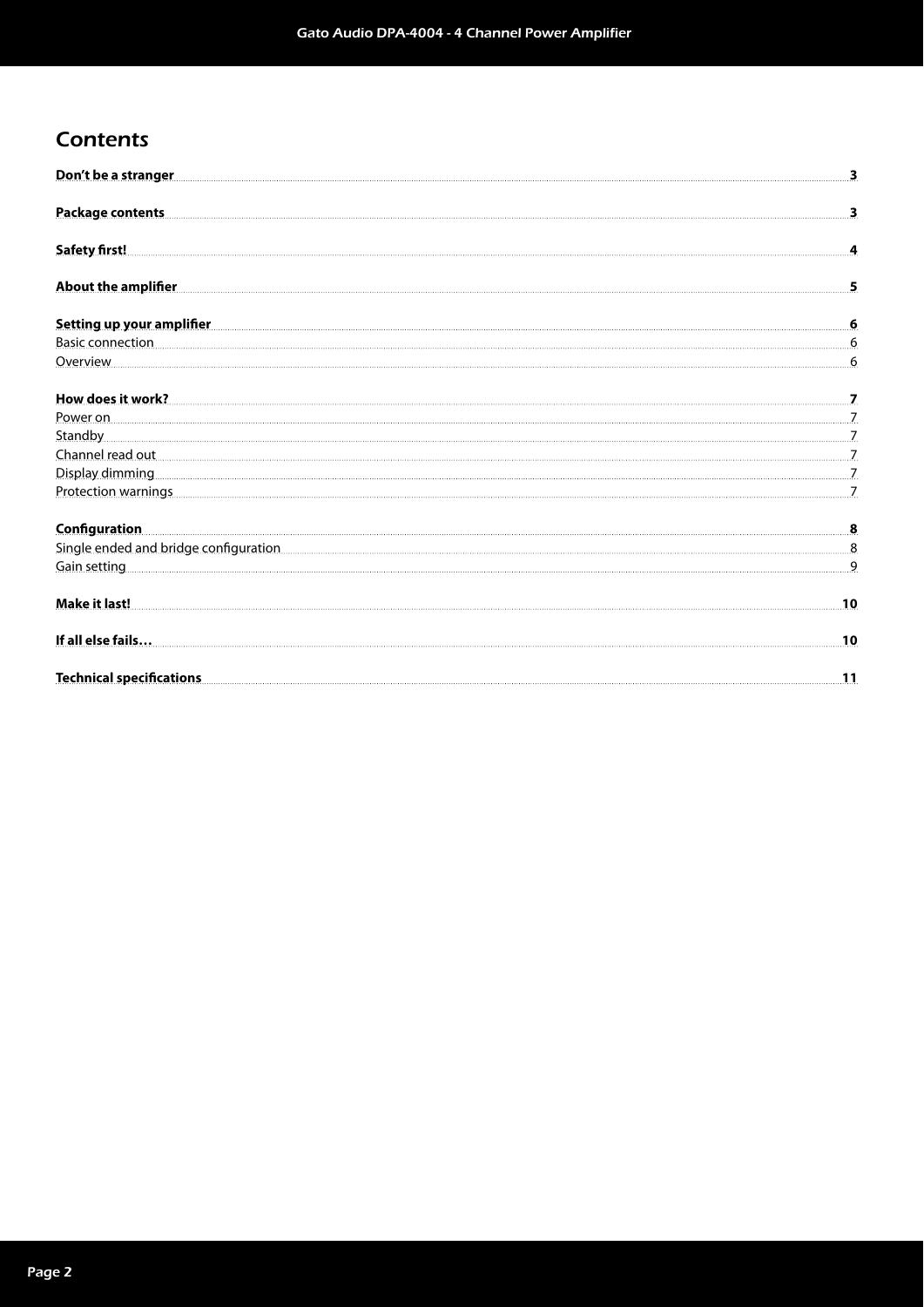

# Don't be a stranger

Thank you for purchasing the Gato Audio DPA-4004. We are absolutely confident that it will bring you many hours of listening pleasure.

We hereby cordially invite you to join the Gato Audio family by registering your product online. You may also consider signing up for our newsletter to receive information about exciting new products, events and technical updates. We are also present on several social media like Facebook, Twitter, Instagram, Google+ and LinkedIn.

All this and more on www.gato-audio.com

Our very best,

Gato Audio

# Package contents

Please check that the following is included in the package:

- 1 Gato Audio DPA-4004 power amplifier
- 1 Mains cable
- 1 Mini jack link cable
- This manual which you should be reading now  $\odot$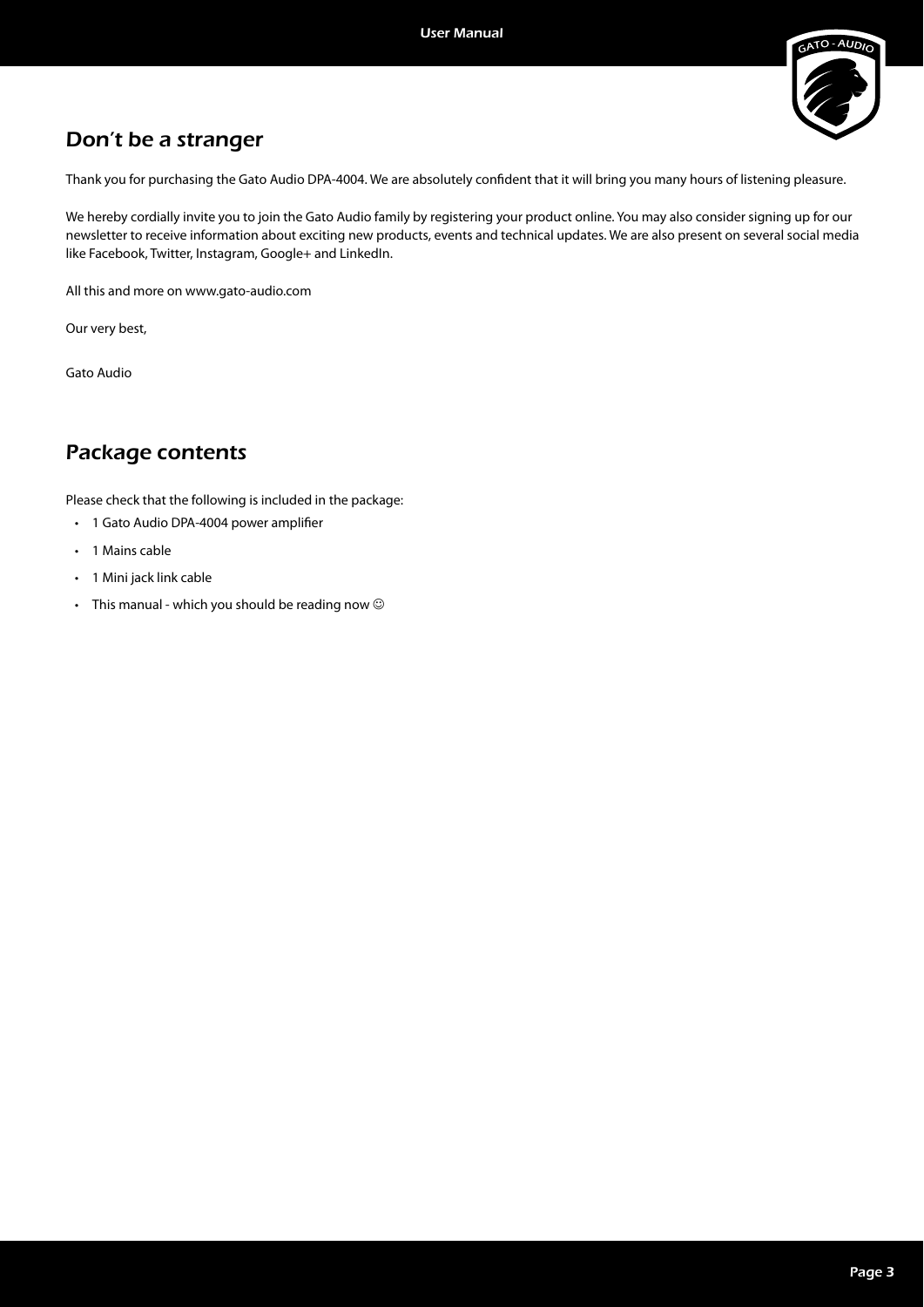# Safety first!

#### **Mains plug and cable:**

- Insert the mains plug fully into the mains outlet socket
- Do not use any mains cable other than the one provided with this amplifier
- Do not defeat the ground connection
- Do not move the amplifier around while it is connected to mains
- Do not place heavy objects on the mains cable or place the cable near high-temperature objects
- Do not use damaged mains plugs or socket outlets

#### **Liquids:**

Electricity and liquids are not a safe combination, therefore:

- When cleaning the amplifier, remove the mains plug
- Do not handle the mains plug with wet hands
- Do not spray any liquid directly onto the amplifier
- Do not place liquid containers above or near the amplifier
- $\cdot$  Keep liquids away from the amplifier

#### **…And:**

- This is not a toy and should not be handled like one (by children OR adults)
- Do not remove the covers of the amplifier (for service see page 10)
- Do not attempt to put foreign objects inside the amplifier (for service see page 10)
- $\cdot$  Do not cover the amplifier with cloth
- Do not place the amplifier on sloped or unstable surfaces
- When the amplifier will not be used for a long time, remove the mains plug
- Never connect or disconnect cables when the amplifier is switched on
- Do not short the amplifier outputs
- This unit is made for indoor temperature (15-25 $\degree$ C or 59-77  $\degree$ F). If it has been exposed to cold temperature, let it adjust itself to indoor temperature before use
- Make sure that your amplifier is able to breathe by securing a minimum safe distance around the heat sinks of 100 mm or 4 inches
- The amplifier can get hot during use. Normal operating temperature is from room temperature to 50 $^{\circ}$  C or 122 $^{\circ}$  F

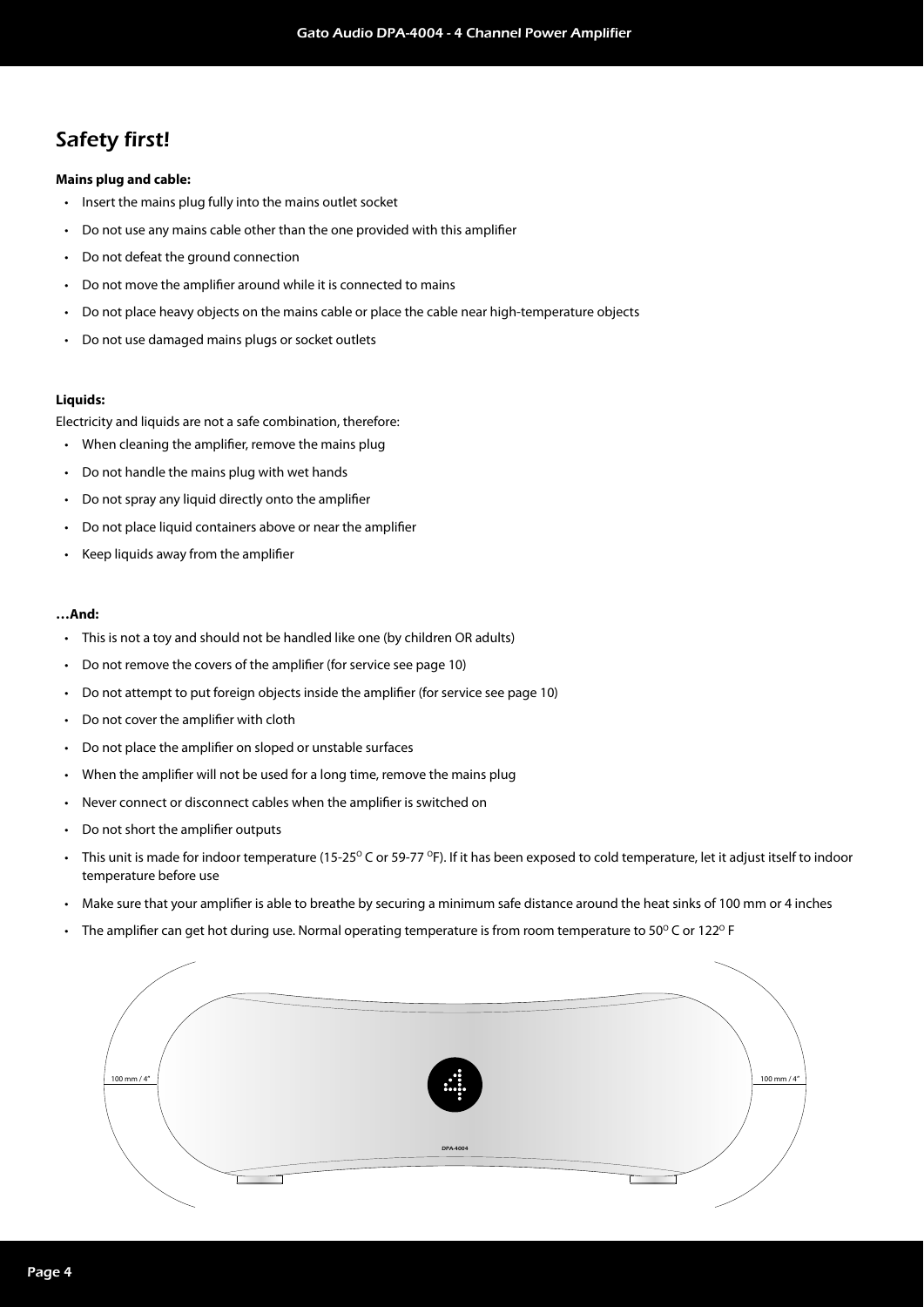

# About the amplifier

#### **General design**

The Gato Audio DPA-4004 is a 4 channel flexible power amplifier that offers unparalleled power and performance in the smallest and most beautiful package. The DPA-4004 offers no less than 4x400W / 8ohm, doubling in 4ohm. Each pair of channels is bridgeable – enabling this fully configurable powerhouse to be used for either multichannel setups, active systems or for bi-amping speakers. This amplifier is the obvious choice for the Gato Audio PRD-3 preamplifier/DAC, but is also very suitable as a workhorse for the integrated amplifiers DIA-250 and DIA-400 – offering even more channels and flexibility. For multichannel systems it will serve as a slave for a surround processor perhaps in combination with a PRD-3, DIA-250 or DIA-400 enabling their Home Theater setting.

#### **Class-D Output Stage**

The DPA-4004 amplifier offers four state of the art Class-D output stages with dedicated and optimized switch mode power supplies. The multiple stage power amplifiers are built around proven technology from International Rectifier, optimized with a precision high frequency oscillator and PWM modulator. A pair of precision switching MOS-FET transistors, with super low on-resistance ensures the high frequency switching is done perfectly and with as little loss as possible. The output filters are made from quality PP capacitors and low DCR coils, converting the high power PWM signals back into detailed and smooth analogue music.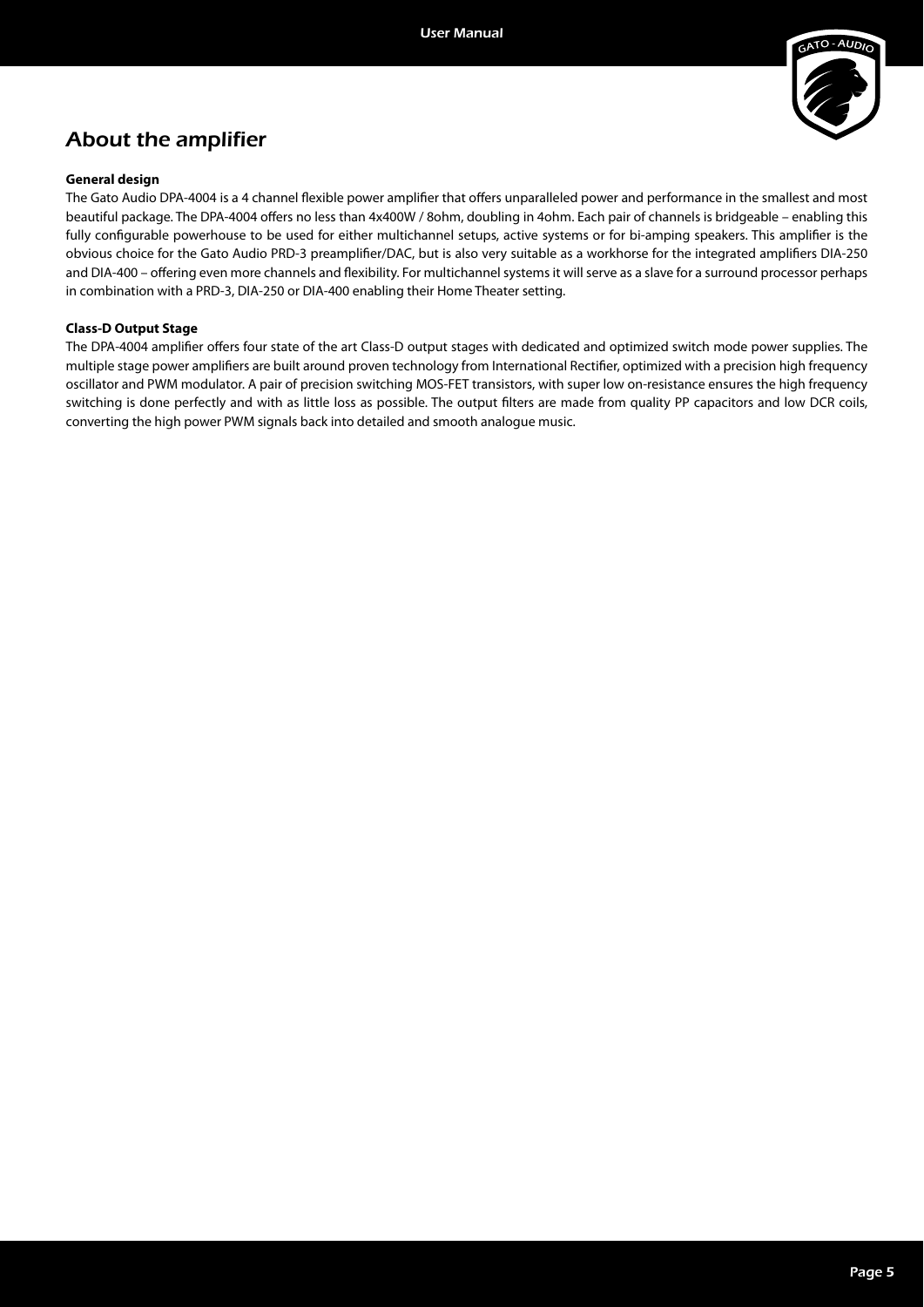# Setting up your amplifier

#### **Basic connection**

Follow these steps for setting up your system in this sequence:

- **1.** Place the DPA-4004 as per the instructions on page 4
- **2.** Connect all inputs to the amplifier
- **3.** Connect your loudspeakers to the amplifier
- **4**. Connect mains power cable to the amplifier and turn it on
- **5.** Enjoy!

**PLEASE NOTE: It is only possible to use either XLR or RCA for each channel! Connecting both XLR and RCA inputs at the same time** in the same channel may damage the amplifier or the connected equipment.

#### **Overview**

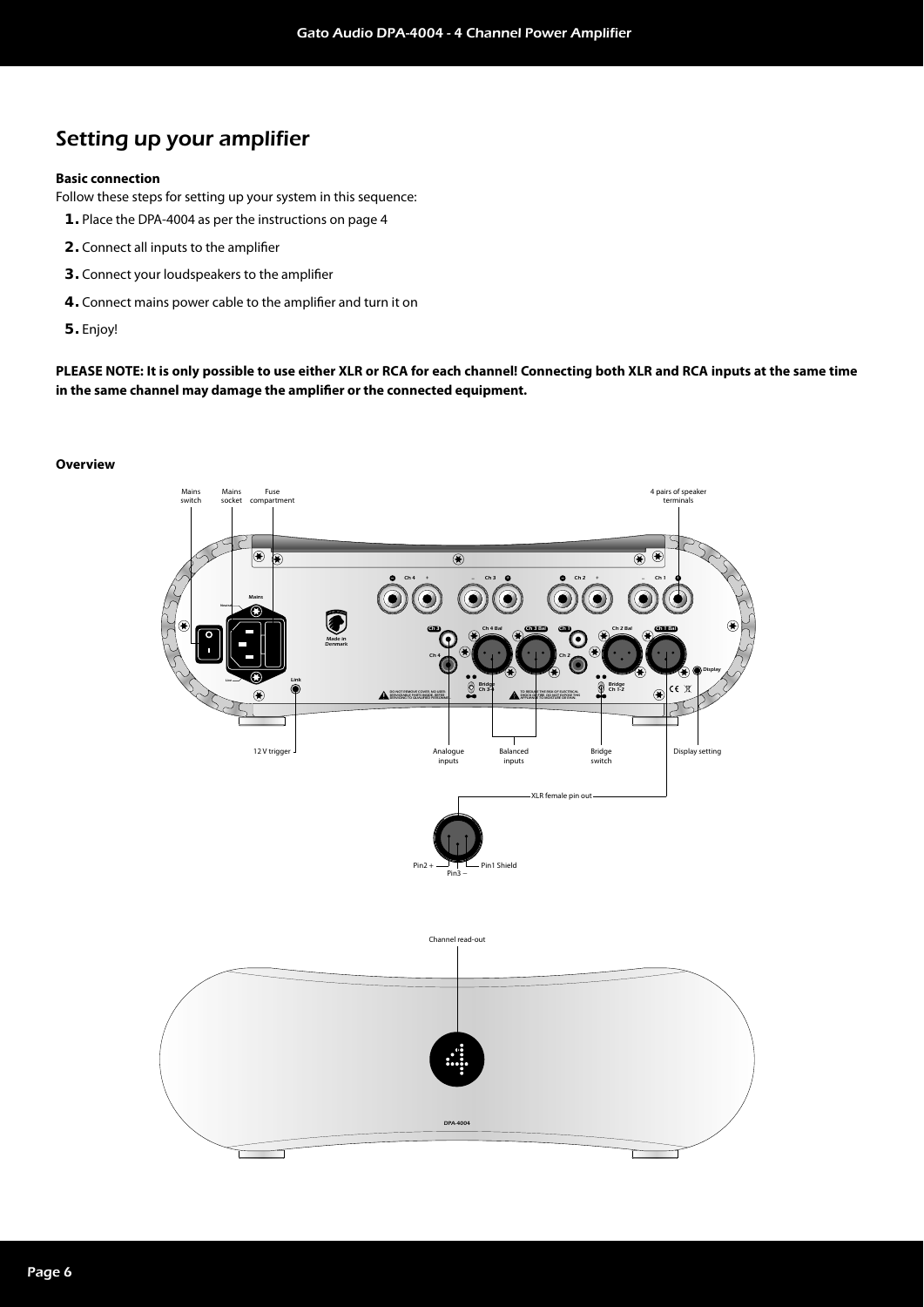

# How does it work?

#### **Power on**

Use the mains switch on the back of the amplifier to turn it on. The amplifier will start up immediately.

# Standby

#### **Standby**

To set the amplifier in standby mode connect it to a piece of equipment (e.g. pre amplifier or integrated amplifier) featuring a 12 V trigger with the mini jack cable. The power amplifier will go into standby when the connected equipment goes into standby.



#### 4 Channels



#### **Channel read out**

The central display of the amplifier will show the number of available channels according to the current configuration. Please see page 8 for further information about the configuration.

#### **Display dimming**

The display can be dimmed by pressing the Display on the back of the amplifier. The display is now turned off except for one LED indicating the dimmed display state. Press the button again to exit display dimming mode.

#### **Protection warnings**

The DPA-4004 is equipped with a sophisticated protection circuit to protect the amplifier and/or the connected equipment in case of failure. The DPA-4004 features two warning signals:



If this happens, turn off the amplifier mains switch and wait about 10 minutes for the heat sinks cool down before turning on the mains again. If a lot of heat is generated within a short period of time, please check the following:

- The ventilation around the amplifier
- The speaker cable and cable connections for the displayed channels
- The specifications of the connected loudspeakers for the displayed channels



Failure warning



An **F** (for FAIL) sign will be shown in the display. One or two dots will flash indicating which output stage is failing:

Turn off the amplifier mains switch and please check the following before turning the mains on again:

- The speaker cable and cable connections for the displayed channels
- The connected equipment for the displayed channels
- That you are not playing above the clipping area of the amplifier

If the amplifier keeps failing after the powering up routine, please turn off the amplifier and contact your dealer or national distributor.



Hot warning

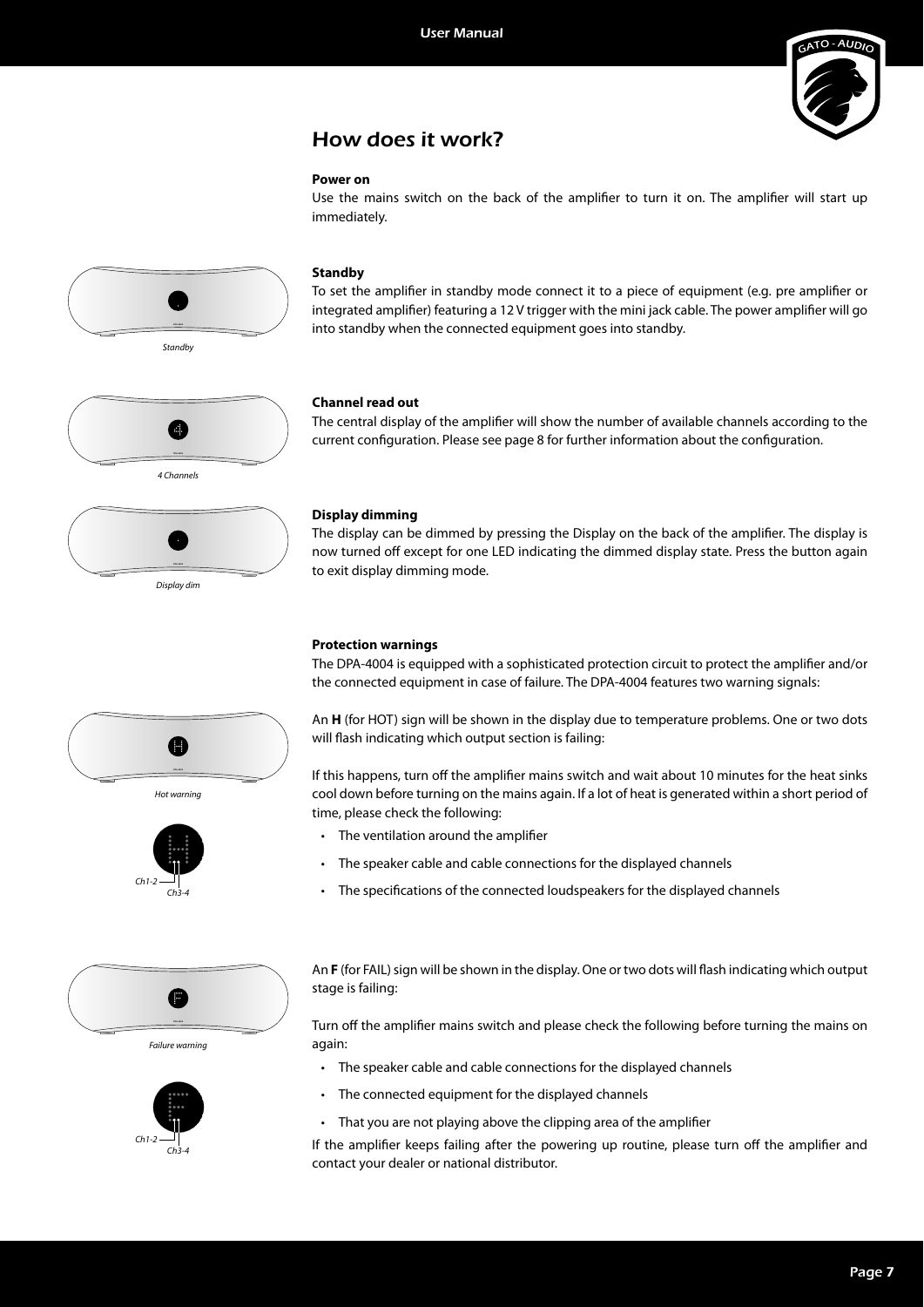# Configuration

#### **Single ended and bridge configuration**

The DPA-4004 can be configured to 2, 3 or 4 channel operation, accommodating your specific system requirements.

The DPA-4004 offers in total four discrete output stages, organized in two sections each containing two channels. All sections can be configured as single ended or as bridged outputs. Each section is configured by its own little switch on the back of the amplifier. Move the switch towards  $\bullet \bullet$  if you want to set the section in two channel mode (single ended) or towards  $\bullet \bullet$  if the section should be set to one channel mode (bridge). This individual control of each section makes it possible configure the DPA-4004 exactly to your needs or system requirements.

Please note that when a section is configured as bridge, the connections on the back of the amplifier are changed; the speaker will share connectors from both channels in this section. Use the highlighted  $\bullet$  from one channel and  $\bullet$  from the other channel. Use only one of highlighted inputs in this section, either the unbalanced  $\overline{G_{11}}$  or the balanced connector  $\overline{G_{11}}$  Bal).

#### The amplifier should be turned off while sections and cables are configured!

The specific in- and outputs for each section during bridge mode is shown in the below illustration.

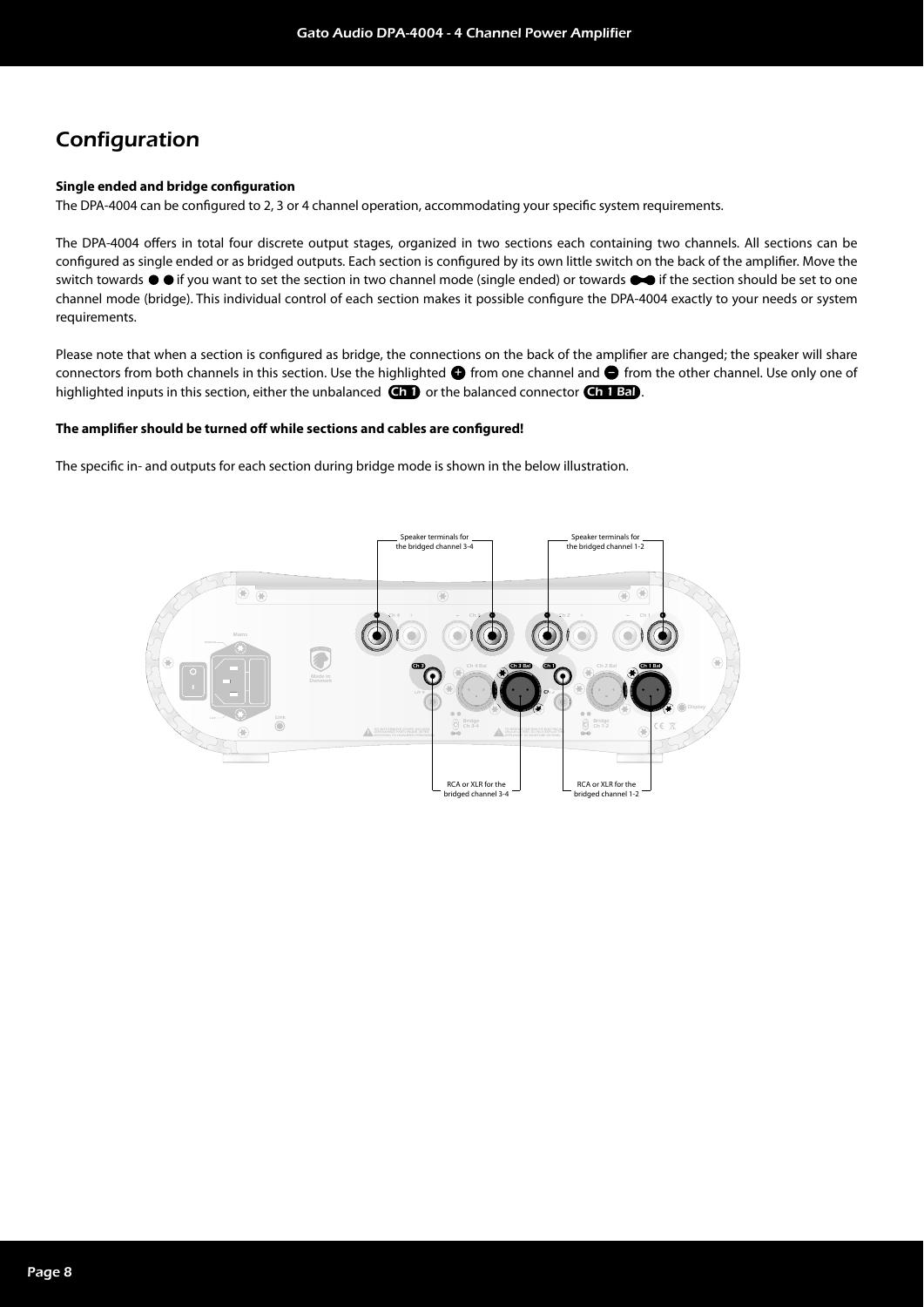

#### **Gain setting**

The DPA-4004 has a default voltage gain setting of 26dB. In some system setups it can be useful to change the voltage gain to adapt different connected equipment. The gain setting switches are located inside the DPA-4004 and can be adjusted with the assistance of a technician.

For each channel there is a two-way micro switch with these combinations:

| Gain adjustment      | SW <sub>1</sub> | SW <sub>2</sub> |    |
|----------------------|-----------------|-----------------|----|
| $-2.0$ dB            | on              | on              | ON |
| 0.0 dB (default) $*$ | <sub>on</sub>   | off             | ON |
| $+2.5$ dB            | off             | on              |    |
| $+6.0$ dB            | off             | off             |    |

\* The default state matches the voltage gain for the Gato Audio DIA-250 and DIA-400 integrated amplifiers.

Please note that when a section is bridged, both micro switches for each channel must be set to the same value.

Gain micro switch placement on the PCB:

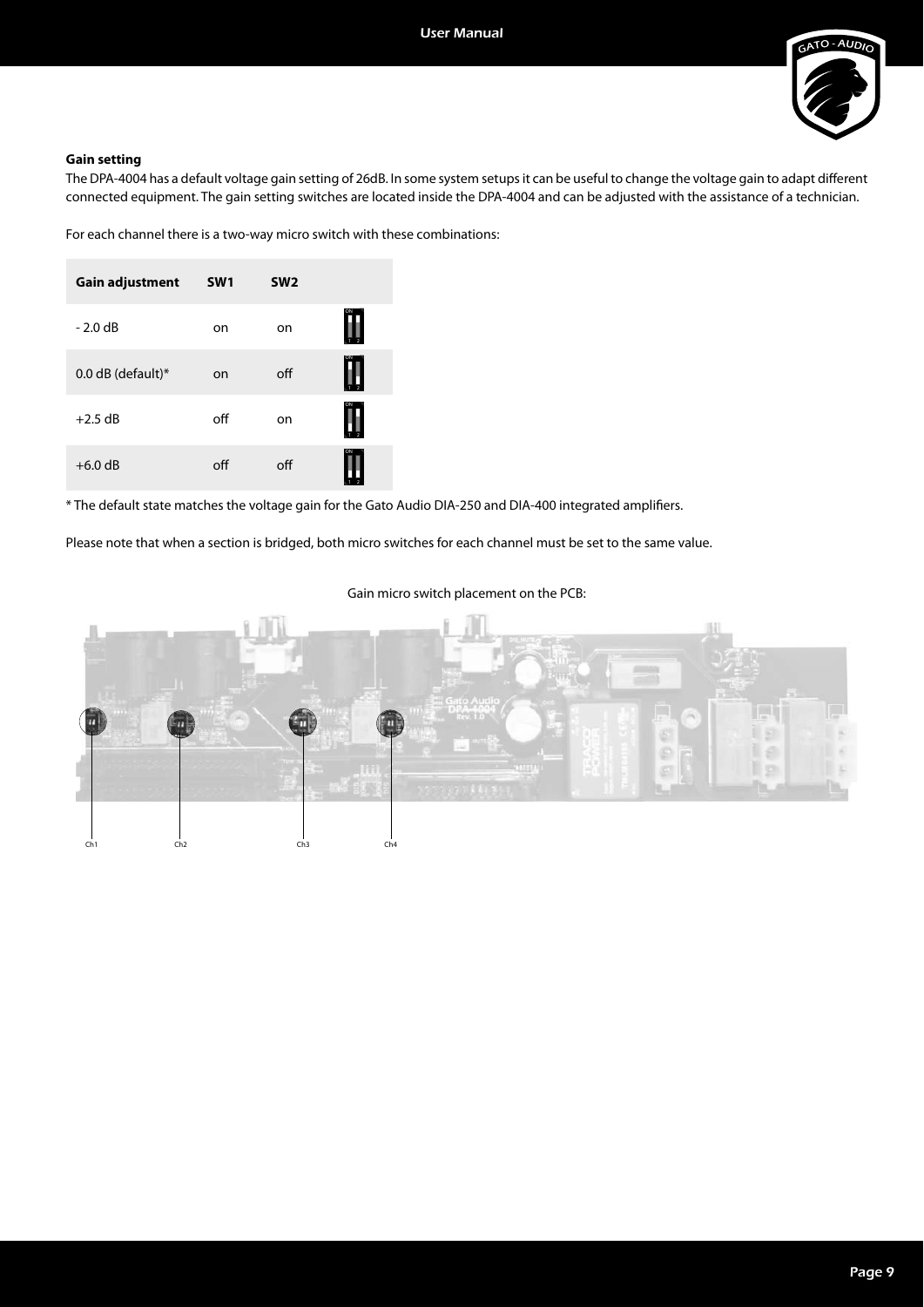## Make it last!

Please apply simple common sense to maintain the sound quality and lifespan of your new Gato Audio amplifier. Here are a few quidelines:

- Regular care: wipe the surfaces carefully by using a clean soft dry cloth
- Cleaning: if necessary, wipe the hard surfaces clean using a soft cloth dampened only with clean water.
- Grease stains or finger marks can be removed carefully with a clean soft cloth lightly dampened in a mix of clean lukewarm water and a single drop of dish-washing liquid. Then wipe the surfaces dry using a soft dry cloth
- Be careful never to use hot water or any type of concentrated detergent, solvent, thinner, or any other volatile substance on the surfaces, or you may cause permanent damage to the surface coating
- Keep the cabinet away from prolonged contact with rubber or PVC materials
- Do not expose the amplifier to direct sunlight or other heat sources

## If all else fails…

…don't panic! Every Gato Audio product comes with a minimum 2-year warranty. See our website for details.

This warranty does not cover damage or wear directly or indirectly caused by improper use, violence, tampering with or unauthorized access to or servicing of any part of the product.

If you are in need of service or repair, please do not hesitate to contact us at hello@gato-audio.com or visit our website www.gato-audio.com for more information.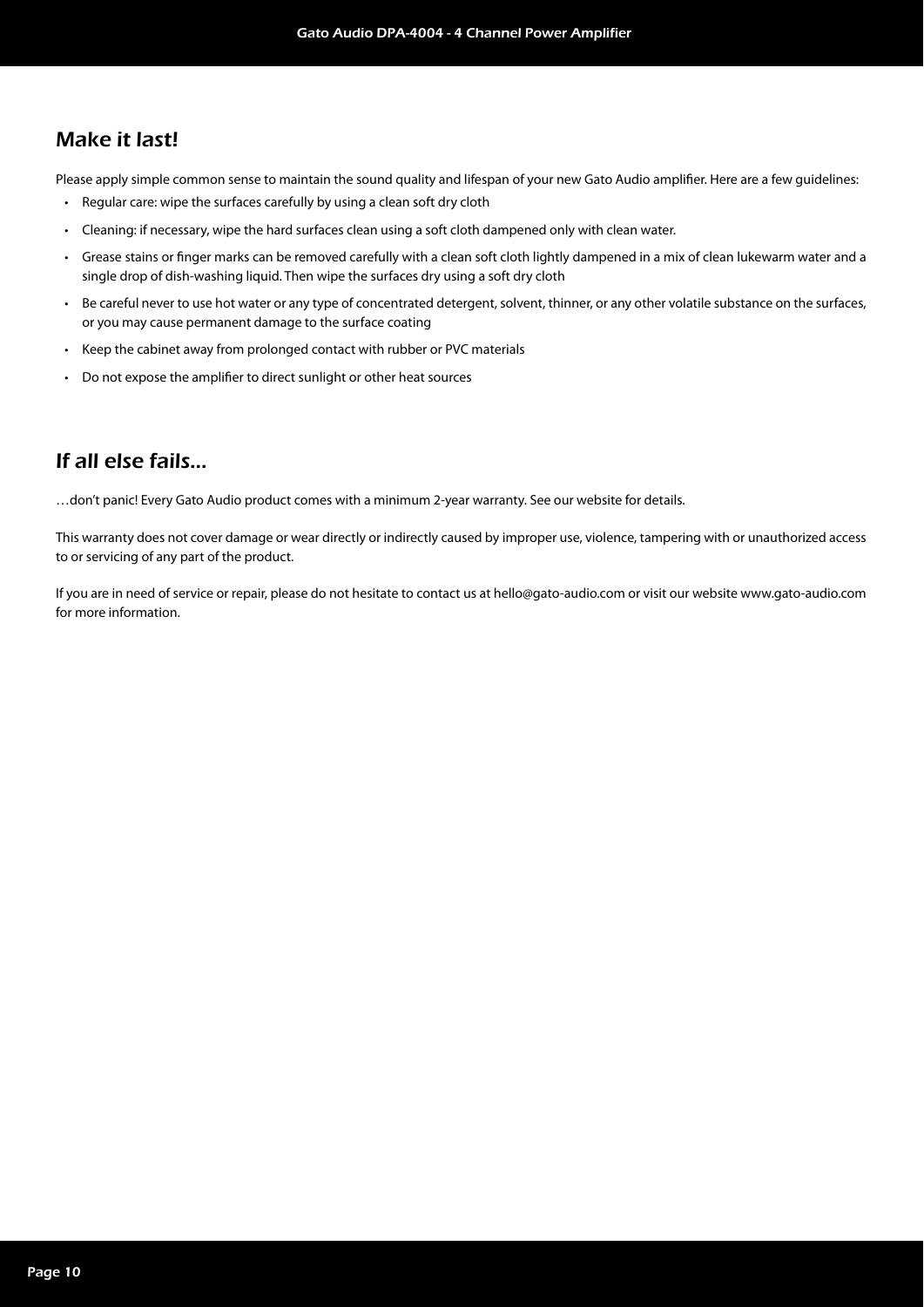# Technical specifications

| Output power @ $8 \Omega$        | $4x$ 400W / 2x 1400W / 1x 1400W + 2x 400W                     |
|----------------------------------|---------------------------------------------------------------|
| Output power @ $4 \Omega$        | 4x 800W (we do not reccommend 4 $\Omega$ load in bridge mode) |
| Frequency response               | 20 Hz-20 kHz - 0.5 dB, and 2 Hz-70 kHz - 3 dB                 |
| <b>Total Harmonic Distortion</b> | $<$ 0,01% at rated power                                      |
| Signal to noise ratio            | $>110$ dB                                                     |
| Input impedance                  | 20 k $\Omega$ RCA or 40 k $\Omega$ Balanced                   |
| Voltage gain                     | 26 dB                                                         |
| Recommended speaker load         | Single Ended 4 -16 $\Omega$ , Bridged 8 -16 $\Omega$          |

#### **Connectors**

| Balanced analogue inputs   | 2 pairs gold plated XLR Neutrik      |
|----------------------------|--------------------------------------|
| Unbalanced analogue inputs | 2 pairs of gold plated RCA stereo    |
| Speaker output             | 4 pairs of gold plated safety banana |
| Trigger, 12 V              | mini jack                            |

#### **Size & Power**

| <b>Power Requirements</b>       | 115 VAC/230 VAC, 50 Hz/60 Hz, 2000W max |
|---------------------------------|-----------------------------------------|
| Fuse                            | 20 mm sand-filled, 8 AT                 |
| Power consumption stdb/idle/max | < 1W/50W/2000W                          |
| Dimensions (WxHxD)              | 325 x 105 x 420 mm / 12.8 x 4.1 x 16.5" |
| Weight                          | 11 kg / 24.3 lb                         |